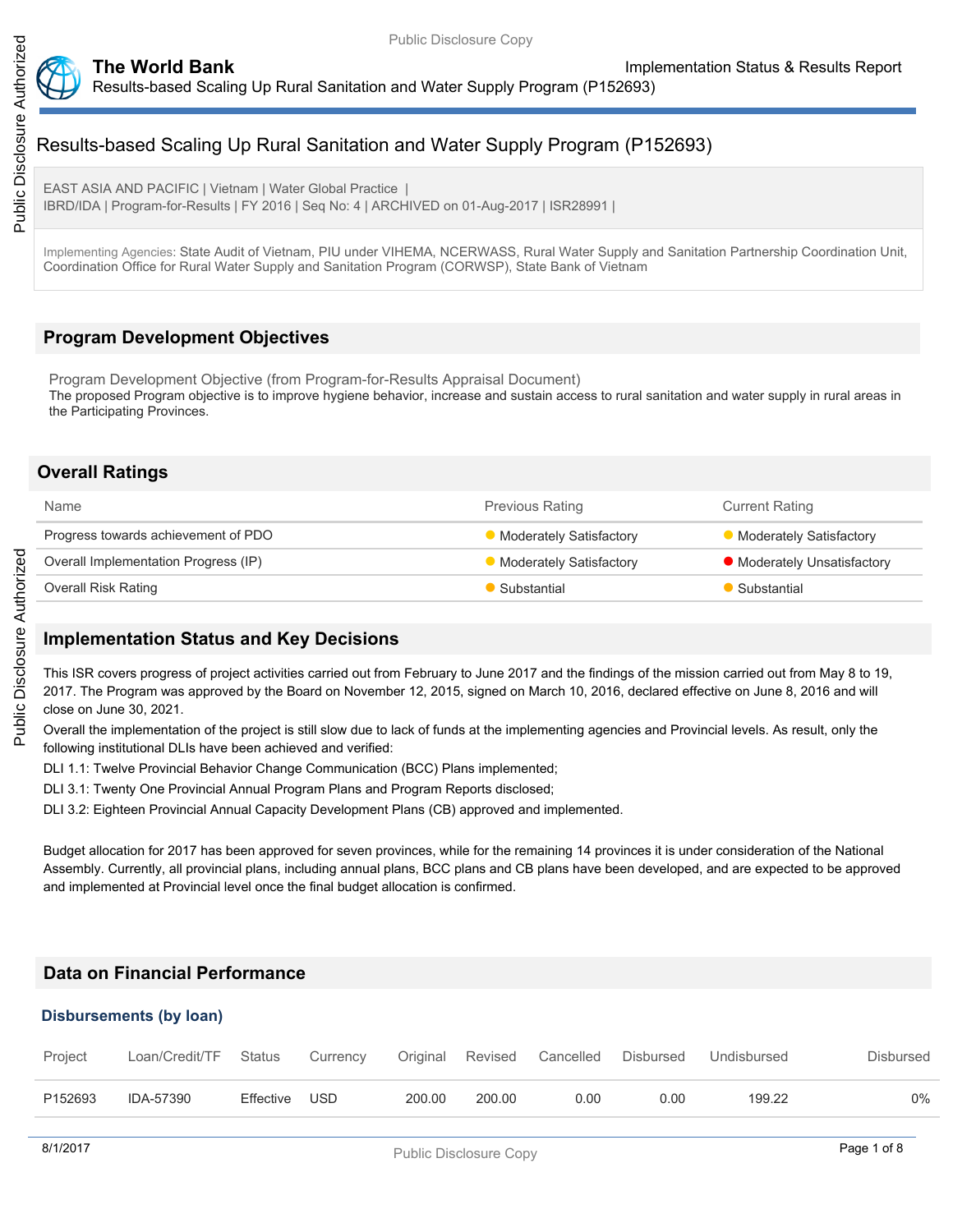

## **Key Dates (by loan)**

| Project | Loan/Credit/TF Status |                       |                         | Approval Date Signing Date Effectiveness Date Orig. Closing Date Rev. Closing Date |             |                                                     |
|---------|-----------------------|-----------------------|-------------------------|------------------------------------------------------------------------------------|-------------|-----------------------------------------------------|
| P152693 | IDA-57390             | Effective 12-Nov-2015 | 10-Mar-2016 08-Jun-2016 |                                                                                    | 31-Jul-2021 | $\hspace{0.05cm} -\hspace{0.05cm} -\hspace{0.05cm}$ |

## **Risks**

## **Systematic Operations Risk-rating Tool**

| <b>Risk Category</b>                                            | Rating at Approval | <b>Previous Rating</b> | <b>Current Rating</b> |
|-----------------------------------------------------------------|--------------------|------------------------|-----------------------|
| <b>Political and Governance</b>                                 | $-$                | • Moderate             | • Moderate            |
| Macroeconomic                                                   | $-$                | • Moderate             | • Substantial         |
| Sector Strategies and Policies                                  | $-$                | • Moderate             | • Moderate            |
| Technical Design of Project or Program                          | $-$                | • Substantial          | • Substantial         |
| Institutional Capacity for Implementation and<br>Sustainability | --                 | • Moderate             | • Moderate            |
| Fiduciary                                                       | $-$                | • Substantial          | • Substantial         |
| <b>Environment and Social</b>                                   | $-$                | • Moderate             | • Moderate            |
| <b>Stakeholders</b>                                             | $-$                | • Moderate             | • Moderate            |
| Other                                                           | --                 | $\bullet$ High         | $\bullet$ High        |
| Overall                                                         | $-$                | • Substantial          | • Substantial         |
|                                                                 |                    |                        |                       |

# **Disbursement Linked Indicators (DLI)**

| ► DLI 1.1: Number of Behavior Change Communication Plans implemented by Participants Provinces (Number) |                 |                   |                  |  |  |
|---------------------------------------------------------------------------------------------------------|-----------------|-------------------|------------------|--|--|
|                                                                                                         | <b>Baseline</b> | Actual (Previous) | Actual (Current) |  |  |
| Value                                                                                                   | 0.00            | --                | 12.00            |  |  |
| Date                                                                                                    | 12-Nov-2015     | --                | 30-Jun-2017      |  |  |
| Comments<br>Twelve provinces have implemented the approved behavior change and communication plans.     |                 |                   |                  |  |  |

| ► DLI 1.2: Number of new Communes achieving Commune-Wide Sanitation in the Participating Provinces (Number) |                 |                   |                  |  |  |  |
|-------------------------------------------------------------------------------------------------------------|-----------------|-------------------|------------------|--|--|--|
|                                                                                                             | <b>Baseline</b> | Actual (Previous) | Actual (Current) |  |  |  |
| Value                                                                                                       | 0.00            | $- -$             | 0.00             |  |  |  |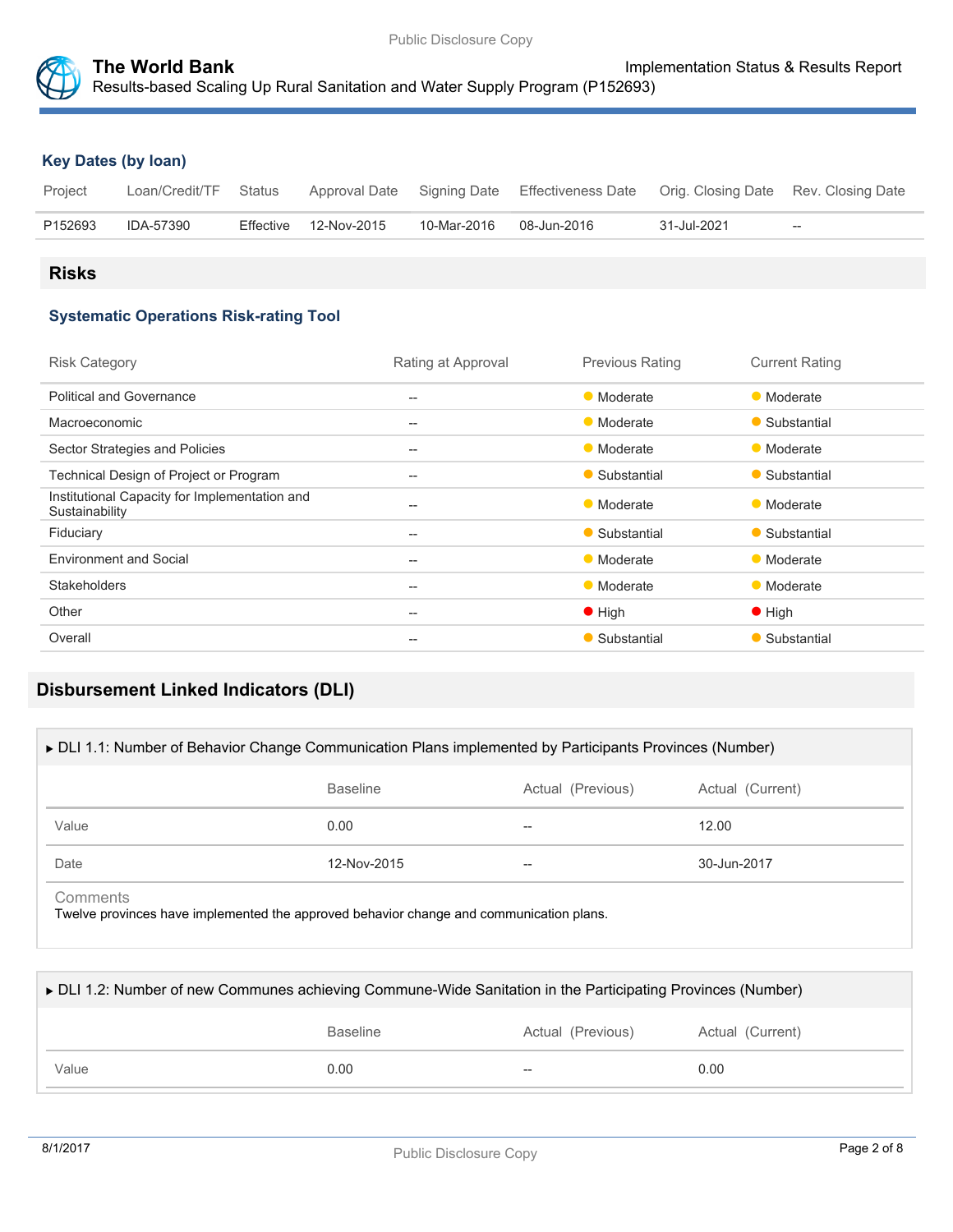

Date 2017 -- 2015 -- 2016 12-Nov-2015 -- 2017 -- 30-Jun-2017

**Comments** 

Results from three communes were reported but due to low number, this will be verified jointly with results reported for CWS in 2017.

 DLI 1.3: Number of new or rehabilitated Functioning Water Supply Connections to households in the Participating Provinces (Number)

|       | <b>Baseline</b> | Actual (Previous) | Actual (Current) |
|-------|-----------------|-------------------|------------------|
| Value | 0.00            | $- -$             | 0.00             |
| Date  | 12-Nov-2015     | --                | 30-Jun-2017      |

|       | <b>Baseline</b> | Actual (Previous) | Actual (Current) |
|-------|-----------------|-------------------|------------------|
| Value | 0.00            | --                | 0.00             |
| Date  | 12-Nov-2015     | $- -$             | 30-Jun-2017      |

#### DLI 2.2: Number of Communes in the Participating Provinces, which have achieved Commune-Wide Sanitation two CY ago, where all public kindergarten, primary and secondary schools and health centers main (Number)

|       | <b>Baseline</b> | Actual (Previous) | Actual (Current) |
|-------|-----------------|-------------------|------------------|
| Value | 0.00            | $- -$             | 0.00             |
| Date  | 12-Nov-2015     | $-\!$             | 30-Jun-2017      |

#### DLI 3.1: Number of Annual Program Plans and Program Reports disclosed (Number) (Number)

|       | <b>Baseline</b> | Actual (Previous) | Actual (Current) |
|-------|-----------------|-------------------|------------------|
| Value | 0.00            | $- -$             | 43.00            |
| Date  | 12-Nov-2015     | $\hspace{0.05cm}$ | 30-Jun-2017      |

#### **Comments**

Progress of 100% for this DLI - 21/21 provinces achieved requirement for this DLI according to SAV's 2016 Verification Report.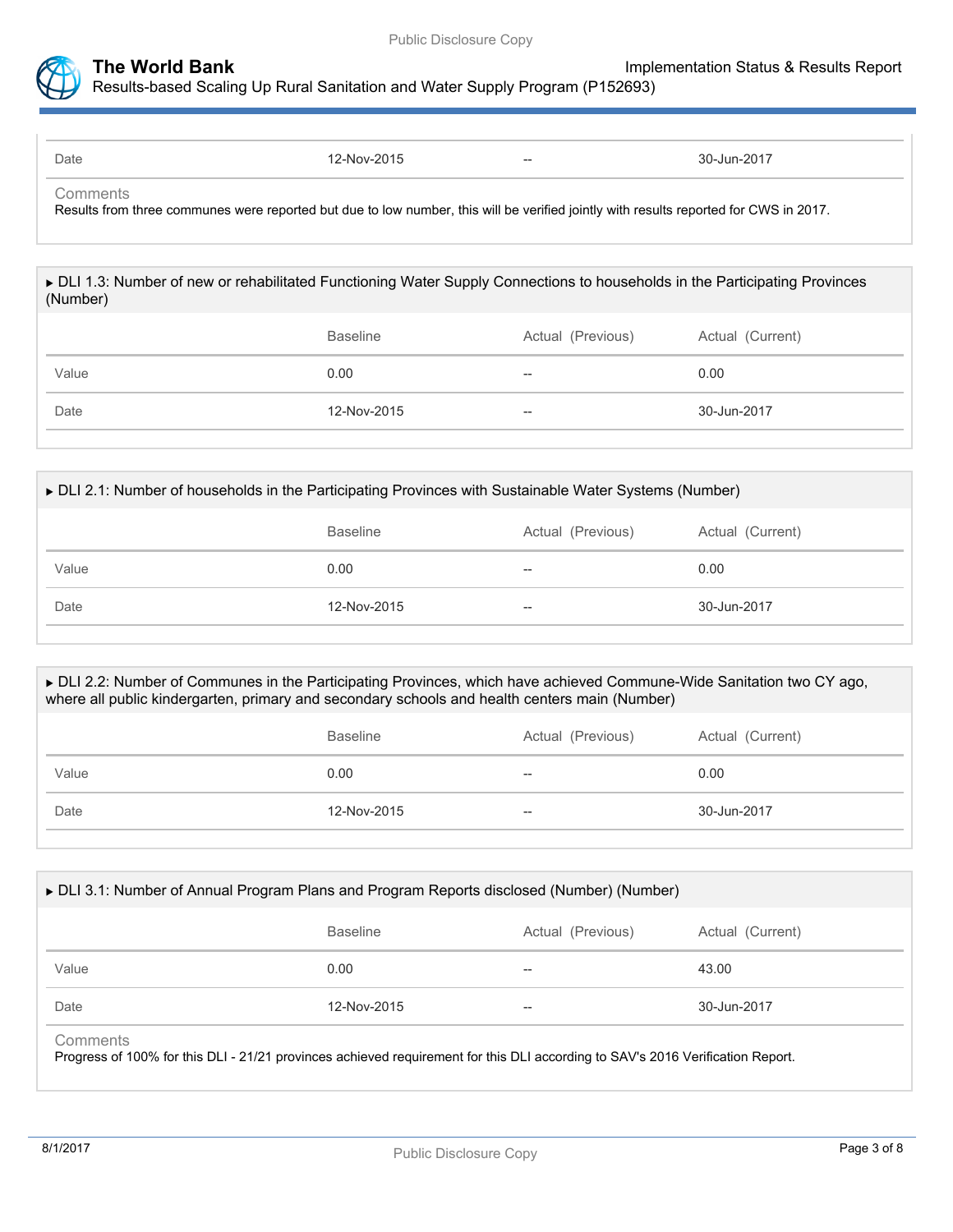

| ► DLI 3.2: Number of approved Annual Capacity Development Plans implemented (Number) (Number) |                 |                   |                  |  |  |
|-----------------------------------------------------------------------------------------------|-----------------|-------------------|------------------|--|--|
|                                                                                               | <b>Baseline</b> | Actual (Previous) | Actual (Current) |  |  |
| Value                                                                                         | 0.00            | --                | 18.00            |  |  |
| Date                                                                                          | 12-Nov-2015     | $- -$             | 30-Jun-2017      |  |  |
| Comments                                                                                      |                 |                   |                  |  |  |

Progress of 85% on this DLI based on the SAV's Verification Report - 18/21 provinces achieved the requirement

## **Results**

## **Results Area**

#### Intermediate Results Area

Intermediate Results Area 1: Key hygienic behaviours changed amongst the population and increased access to basic services

Intermediate Results Area 2: Adequate water and sanitation infrastructures in place and in working condition

Intermediate Results Area 3: Improved capacity for program implementation

### **Project Development Objective Indicators**

| ► PDO Indicator 1: Direct Program Beneficiaries (Disaggregated by: % female, % female headed households and % EM<br>households) (Number, Custom) |                 |                   |                  |                 |  |
|--------------------------------------------------------------------------------------------------------------------------------------------------|-----------------|-------------------|------------------|-----------------|--|
|                                                                                                                                                  | <b>Baseline</b> | Actual (Previous) | Actual (Current) | End Target      |  |
| Value                                                                                                                                            | 0.00            | 0.00              | 0.00             | 5,100,000.00    |  |
| Date                                                                                                                                             | 12-Nov-2015     | 02-Aug-2016       | 30-Jun-2017      | $31 -$ Jul-2021 |  |

#### **Comments**

Due to lack of funds by the implementing agencies, there are no results achieved and reported for 2016 period.

| ► PDO Indicator 2: Households with access to sustainable water supply services (gender disaggregated by head of household)<br>(Number, Custom) |                 |                   |                  |            |
|------------------------------------------------------------------------------------------------------------------------------------------------|-----------------|-------------------|------------------|------------|
|                                                                                                                                                | <b>Baseline</b> | Actual (Previous) | Actual (Current) | End Target |

|       |       |     |      | $\tilde{\phantom{a}}$ |
|-------|-------|-----|------|-----------------------|
| Value | .00 ر | .00 | 0.OO | 05,000,00             |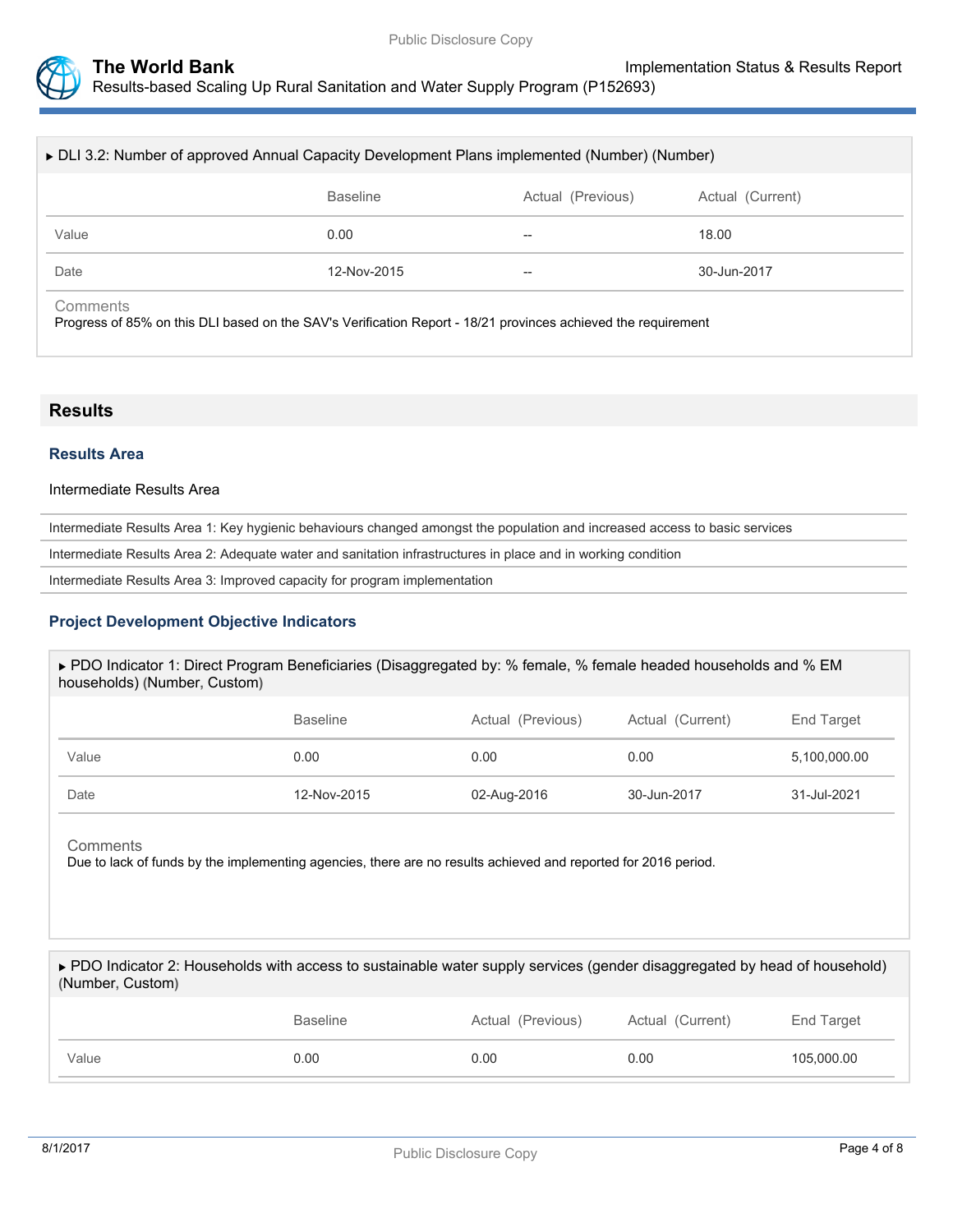



| 12-Nov-2015 | 02-Aug-2016 | 30-Jun-2017 | 31-Jul-2021 |
|-------------|-------------|-------------|-------------|
|             |             |             |             |
|             |             |             |             |
|             |             |             |             |
|             |             |             |             |

## PDO Indicator 3: Communes achieving commune-wide sanitation **(**Number**,** Custom**)**

|       | <b>Baseline</b> | Actual (Previous) | Actual (Current) | End Target  |
|-------|-----------------|-------------------|------------------|-------------|
| Value | 0.00            | 0.00              | 0.00             | 680.00      |
| Date  | 12-Nov-2015     | 02-Aug-2016       | 30-Jun-2017      | 31-Jul-2021 |

#### **Comments**

Due to lack of funds by the implementing agencies, there are no results achieved and reported for 2016 period.

## PDO Indicator 4: Communes where schools and health clinics have maintained hygiene status **(**Number**,** Custom**)**

|       | <b>Baseline</b> | Actual (Previous) | Actual (Current) | End Target  |
|-------|-----------------|-------------------|------------------|-------------|
| Value | 0.00            | 0.00              | 0.00             | 340.00      |
| Date  | 12-Nov-2015     | 02-Aug-2016       | 30-Jun-2017      | 31-Jul-2021 |

#### PDO 5: New approached for BCC and supply chain activities are included in the successor program to the NTP3 **(**Yes/No**,** Custom**)**

|       | <b>Baseline</b> | Actual (Previous) | Actual (Current) | End Target  |
|-------|-----------------|-------------------|------------------|-------------|
| Value | N.              | N                 | N.               |             |
| Date  | 12-Nov-2015     | 02-Aug-2016       | 30-Jun-2017      | 31-Jul-2021 |

#### Overall Comments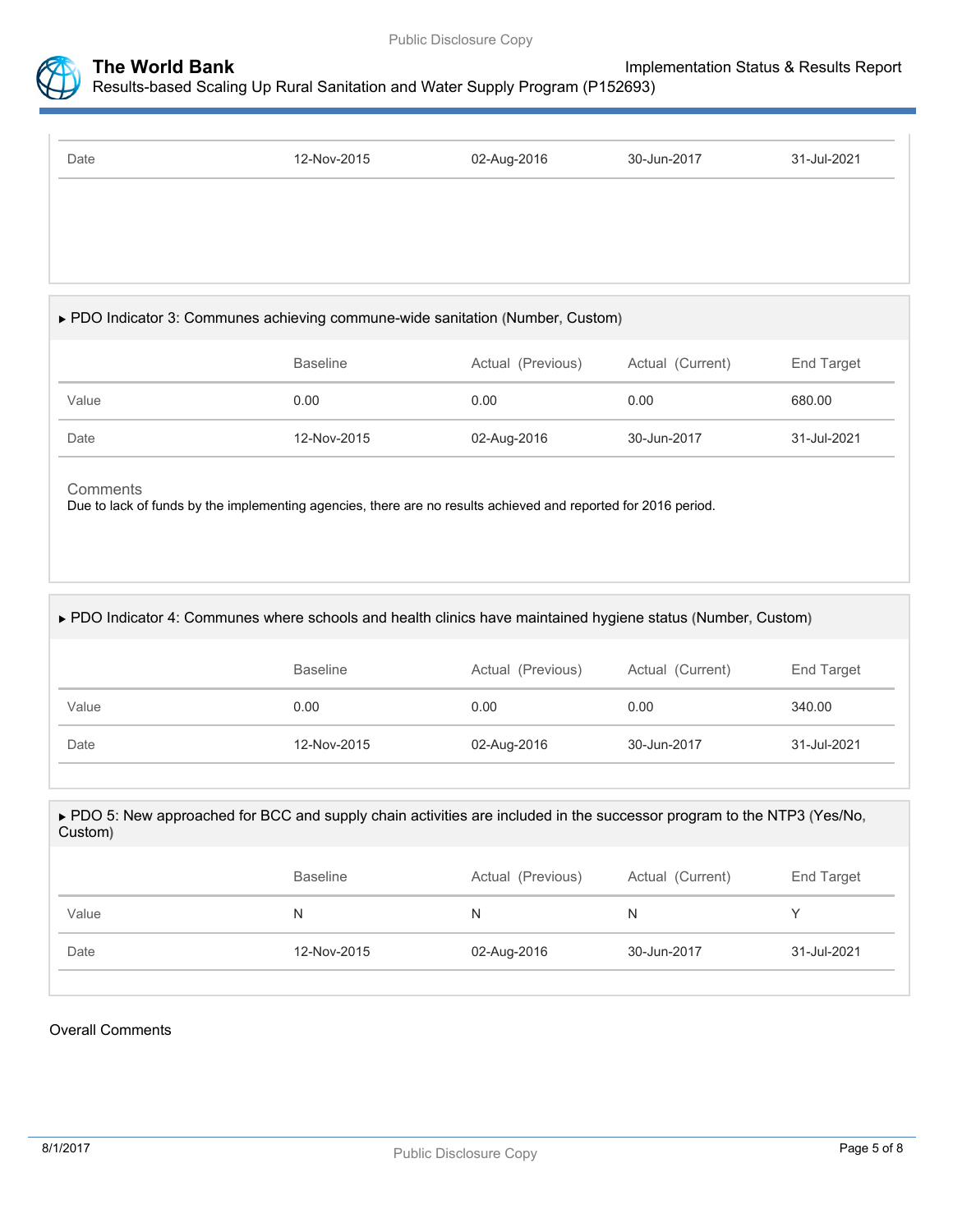

#### **Intermediate Results Indicators**

| Intermediate Results Indicator 1: Development and implementation of behavior change communication (BCC) plans, at the |
|-----------------------------------------------------------------------------------------------------------------------|
| provincial, district and commune levels (Number, Custom)                                                              |

|       | <b>Baseline</b> | Actual (Previous) | Actual (Current) | End Target  |
|-------|-----------------|-------------------|------------------|-------------|
| Value | 0.00            | 0.00              | 12.00            | 105.00      |
| Date  | 12-Nov-2015     | 02-Aug-2016       | 30-Jun-2017      | 31-Jul-2021 |

#### Intermediate Results Indicator 2: Schools reached through targeted BCC campaigns (Number, Custom)

|       | <b>Baseline</b> | Actual (Previous) | Actual (Current) | End Target  |
|-------|-----------------|-------------------|------------------|-------------|
| Value | 0.00            | 0.00              | 9.00             | 1,360.00    |
| Date  | 12-Nov-2015     | 02-Aug-2016       | 30-Jun-2017      | 31-Jul-2021 |

#### Intermediate Results Indicator 3: Clinics with antenatal programs which are covered by BCC (Number, Custom)

|       | <b>Baseline</b> | Actual (Previous) | Actual (Current) | End Target  |
|-------|-----------------|-------------------|------------------|-------------|
| Value | 0.00            | 0.00              | 0.00             | 340.00      |
| Date  | 12-Nov-2015     | 02-Aug-2016       | 30-Jun-2017      | 31-Jul-2021 |

#### Intermediate Results Indicator 4: National BCC program is launched (Yes/No, Custom)

|       | <b>Baseline</b> | Actual (Previous) | Actual (Current) | End Target  |
|-------|-----------------|-------------------|------------------|-------------|
| Value | N               | N                 | N                |             |
| Date  | 12-Nov-2015     | 02-Aug-2016       | 30-Jun-2017      | 31-Jul-2021 |

#### Intermediate Results Indicator 5: Increase in hand washing with soap after using the latrine increased among the target population compared to non-program communes (Percentage, Custom)

|       | <b>Baseline</b> | Actual (Previous) | Actual (Current) | End Target  |
|-------|-----------------|-------------------|------------------|-------------|
| Value | 0.00            | 0.00              | 0.00             | 20.00       |
| Date  | 12-Nov-2015     | 02-Aug-2016       | 30-Jun-2017      | 31-Jul-2021 |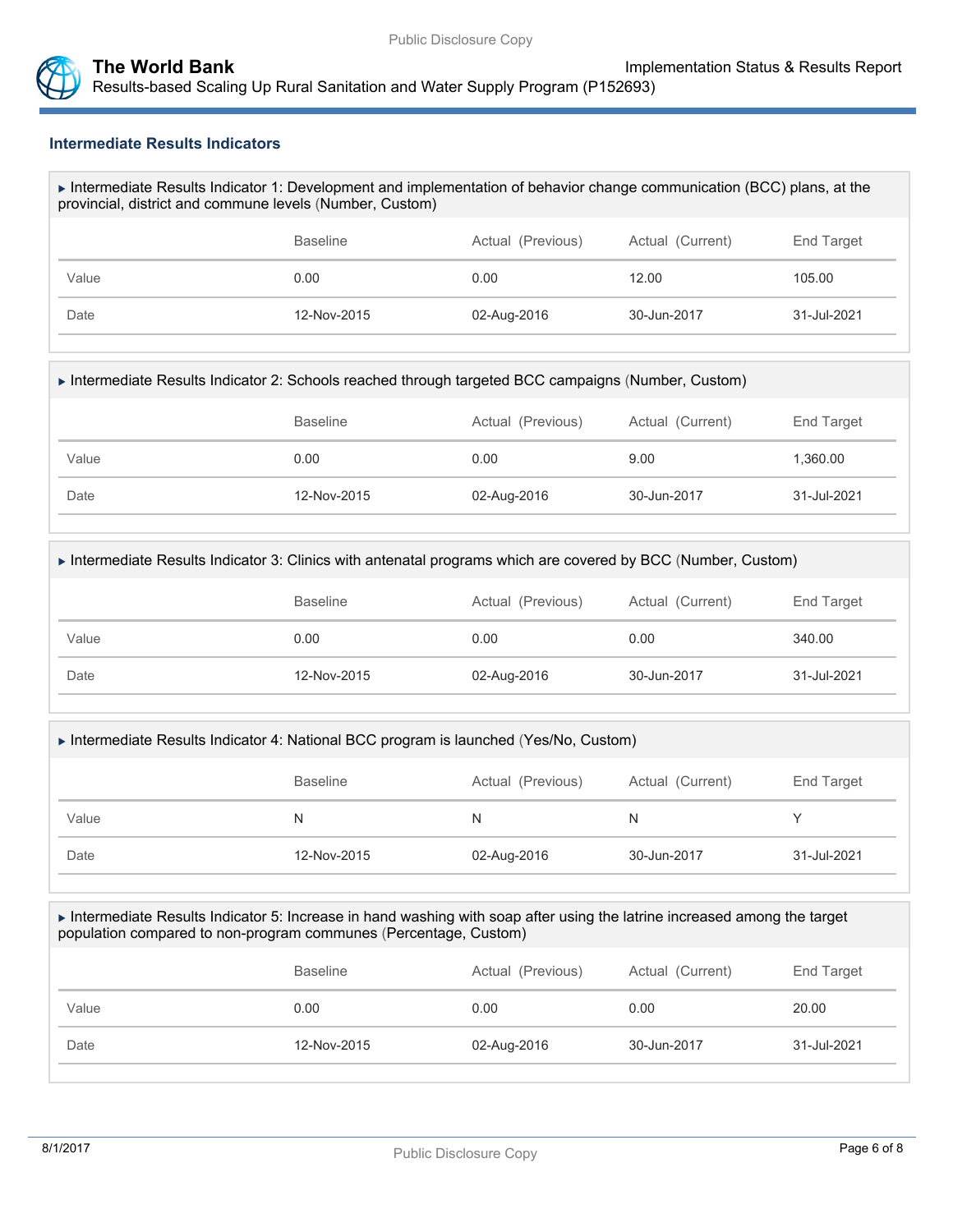



| Intermediate Results Indicators 6: New and rehabilitated functioning household water supply connection (FWSC) (gender<br>disaggregated) (Number, Custom) |                 |                   |                  |             |  |
|----------------------------------------------------------------------------------------------------------------------------------------------------------|-----------------|-------------------|------------------|-------------|--|
|                                                                                                                                                          | <b>Baseline</b> | Actual (Previous) | Actual (Current) | End Target  |  |
| Value                                                                                                                                                    | 0.00            | 0.00              | 0.00             | 255,000.00  |  |
| Date                                                                                                                                                     | 12-Nov-2015     | 02-Aug-2016       | 30-Jun-2017      | 31-Jul-2021 |  |
| Intermediate Results Indicator 7: Schools and health centers with new and rehabilitated water supply and sanitation facilities<br>(Number, Custom)       |                 |                   |                  |             |  |
|                                                                                                                                                          | <b>Baseline</b> | Actual (Previous) | Actual (Current) | End Target  |  |
| Value                                                                                                                                                    | 0.00            | 0.00              | 0.00             | 2,720.00    |  |

Date 12-Nov-2015 02-Aug-2016 30-Jun-2017 31-Jul-2021

Due to lack of funds by the implementing agencies, there are no results achieved and reported for 2016 period.

|       | <b>Baseline</b> | Actual (Previous) | Actual (Current) | End Target  |
|-------|-----------------|-------------------|------------------|-------------|
| Value | 0.00            | 0.00              | 43.00            | 215.00      |
| Date  | 12-Nov-2015     | 02-Aug-2016       | 30-Jun-2017      | 31-Jul-2021 |

| ▶ Intermediate Results Indicator 9: Reports on beneficiary feedback received and feedback has been used (Number, Custom) |                   |                  |                   |  |  |
|--------------------------------------------------------------------------------------------------------------------------|-------------------|------------------|-------------------|--|--|
| Baseline                                                                                                                 | Actual (Previous) | Actual (Current) | <b>End Target</b> |  |  |

| Value | 0.00        | 0.00        | 0.00        | 21.00       |
|-------|-------------|-------------|-------------|-------------|
| Date  | 12-Nov-2015 | 02-Aug-2016 | 30-Jun-2017 | 31-Jul-2021 |
|       |             |             |             |             |

| ► Intermediate Results Indicator 10: Approved Annual Capacity Development Plan for Provinces implemented (Number, Custom) |                 |                   |                  |            |
|---------------------------------------------------------------------------------------------------------------------------|-----------------|-------------------|------------------|------------|
|                                                                                                                           | <b>Baseline</b> | Actual (Previous) | Actual (Current) | End Target |
| Value                                                                                                                     | 0.00            | 0.00              | 18.00            | 105.00     |